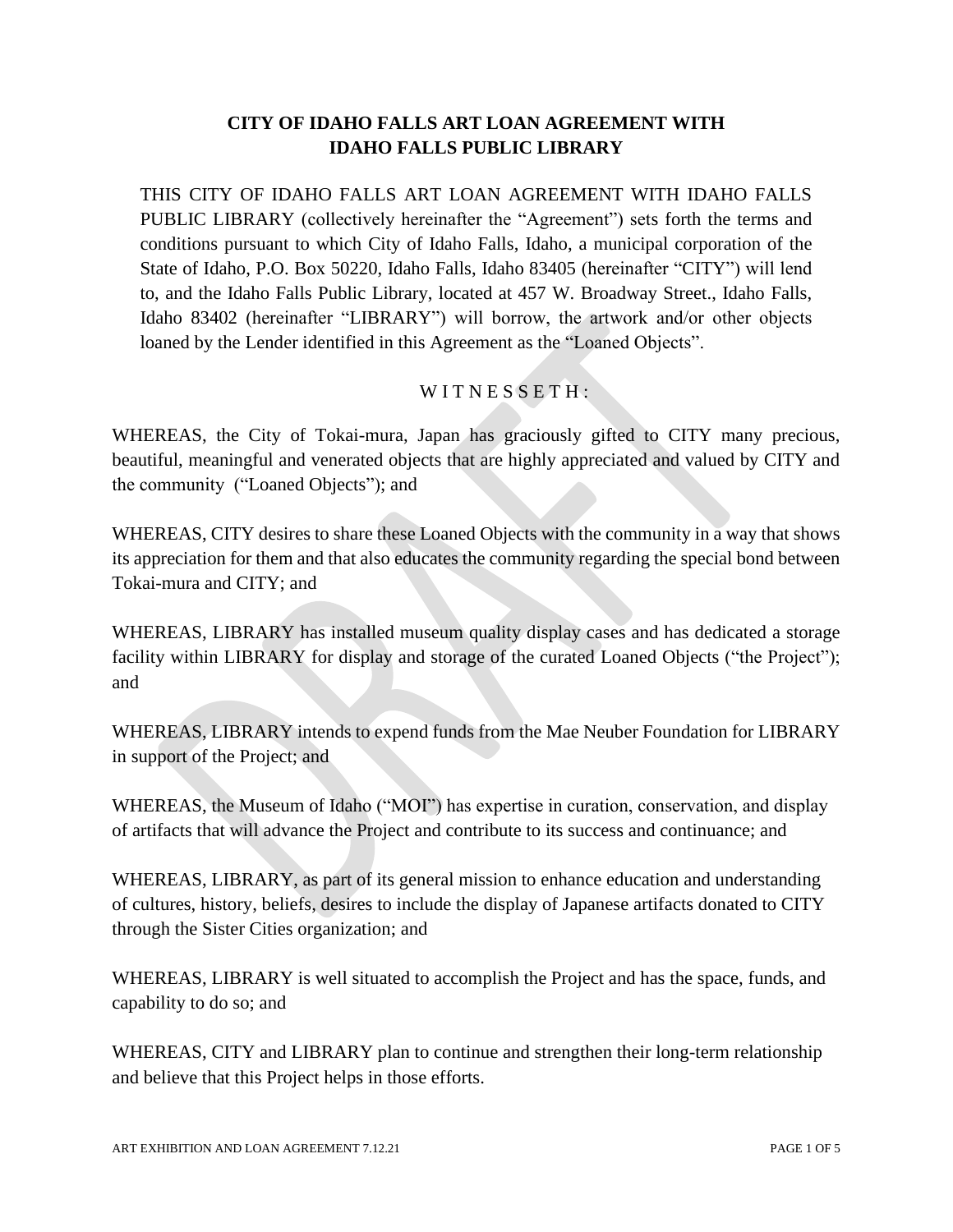NOW THERFORE, in consideration of the stated intentions and promises, intending to be legally bound hereby and for other good and valuable consideration, CITY and LIBRARY (the "Parties") do mutually covenant, promise and agree as follows:

- 1. LIBRARY shall exercise the same care with respect to the "Loaned Objects" (Exhibit "A," the Loaned Object Inventory, attached to this Agreement and incorporated by this reference) as it does in the safekeeping of comparable materials and works owned or cared for by LIBRARY.
- 2. Unless otherwise agreed in writing, LIBRARY and CITY agree that the costs associated with this Agreement, including, but not limited to, costs associated with insurance, transfer to and from the exhibition venue, packing, matting, and framing the Loaned Objects shall be borne by LIBRARY.
- 3. CITY represents and warrants that the Loaned Objects are in such condition as to withstand the ordinary strains of packing, transport, and handling. CITY shall ensure that the Loaned Objects are adequately and securely packed for the type of transfer agreed upon and CITY shall transmit to LIBRARY any special instructions for unpacking and repacking the Loaned Objects.
- 4. LIBRARY shall insure the Loaned Objects, in accordance with the terms and conditions of LIBRARY's insurance and liability coverage provided by Idaho Counties Risk Management Program (ICRMP), while the Loaned Objects are in transit and while they are in LIBRARY's care, custody, and control. CITY shall provide LIBRARY with an itemized schedule describing the Loaned Objects and indicating their type, like, image, and declared value. In the event of a loss, it will be CITY's responsibility to establish, to the satisfaction of LIBRARY's insurance underwriter, that the declared value of the Loaned Objects is the fair market value of the Loaned Objects. This can be done with appraisals, with documentation that provides proof of sale of similar items, and in other ways acceptable to the underwriter. It is the responsibility of CITY to update insurance valuations.
- 5. CITY acknowledges and agrees that in no event shall LIBRARY be liable to CITY for damages in excess of the amount of any insurance recovery from LIBRARY's insurance policy or for any loss or damage due to causes excluded from coverage under LIBRARY's insurance policy. CITY further acknowledges and agrees that LIBRARY shall not be liable for any indirect, consequential, incidental, special, punitive, or exemplary damages of any kind arising out of or in any way released to this Agreement, whether in warranty, tort, contract, or otherwise, including, without limitation, loss of profits or loss of good will,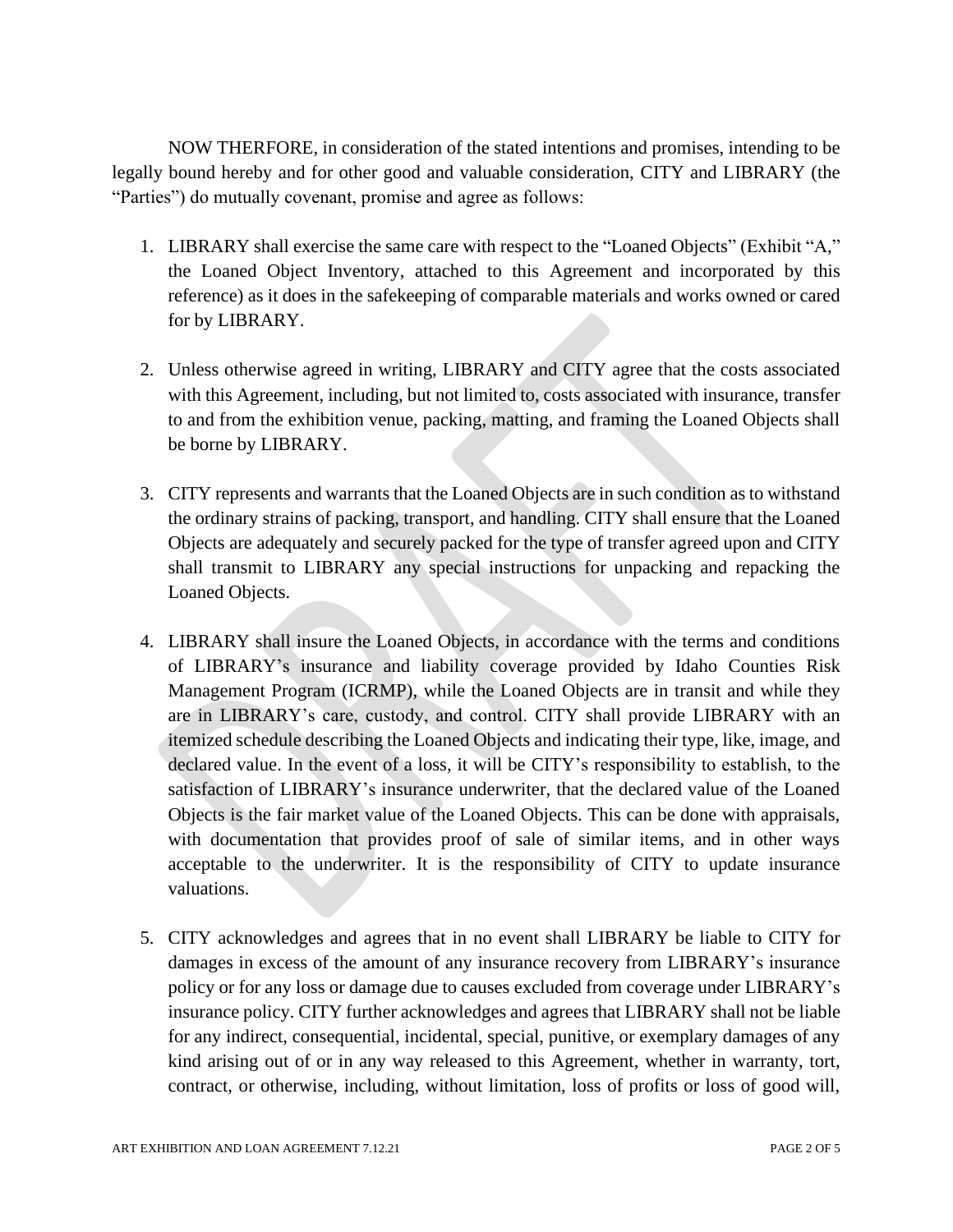whether or not LIBRARY has been advised of the possibility of such damages and whether or not such damages were foreseeable.

- 6. Unless CITY notifies LIBRARY in writing to the contrary, it is understood that the Loaned Objects may be photographed or otherwise recorded or documented by the general public.
- 7. Each Loaned Object shall remain in LIBRARY's care, custody, and control for. **[how long?** Conditions of possession]
- 8. CITY acknowledges and agrees that LIBRARY has the sole discretion, for the duration of the loan period specified on the attached Loaned Objects Inventory, to determine the duration for which, and the manner in which, the Loaned Objects may be displayed and to determine which written and interpretive materials will accompany the Loaned Objects when displayed. CITY further acknowledges and agrees that LIBRARY has the sole discretion to determine whether to display any Loaned Objects and that LIBRARY is not obligated to exercise its rights under this Agreement or to display the Loaned Objects.
- 9. Loaned Objects not on current display shall remain in a space in LIBRARY designed, dedicated, and maintained to store Loaned Objects during the term of this Agreement, in accordance with reasonable artifact preservation practices and techniques.
- 10. The Parties agree that this Agreement shall be construed under and governed by the laws of the State of Idaho. In the event of litigation concerning it, it is agreed that proper venue shall be the District Court of the Seventh Judicial District of the State of Idaho, in and for the County of Bonneville.
- 11. Nothing in this Agreement is intended to make any person or entity a third-party beneficiary of any right created by this Agreement or by operation of law.
- 12. The Parties acknowledge and agree that the provisions of this Agreement shall not be construed against one Party by reason of the rule of construction that a document is to be construed against the Party who drafted that document.
- 13. This Agreement constitutes the entire Agreement between the Parties regarding the Loaned Objects. No oral understanding or agreement not incorporated herein will be binding on either Party. In the event of any conflict between this Agreement and any other writings, forms, or documents, the terms and conditions set forth in this Agreement shall supersede and control. LIBRARY and CITY acknowledge and agree that this Agreement, and the terms and conditions set forth herein, may not be altered, changed, waived, or otherwise amended except as agreed upon in a writing signed by each Party's authorized signatory.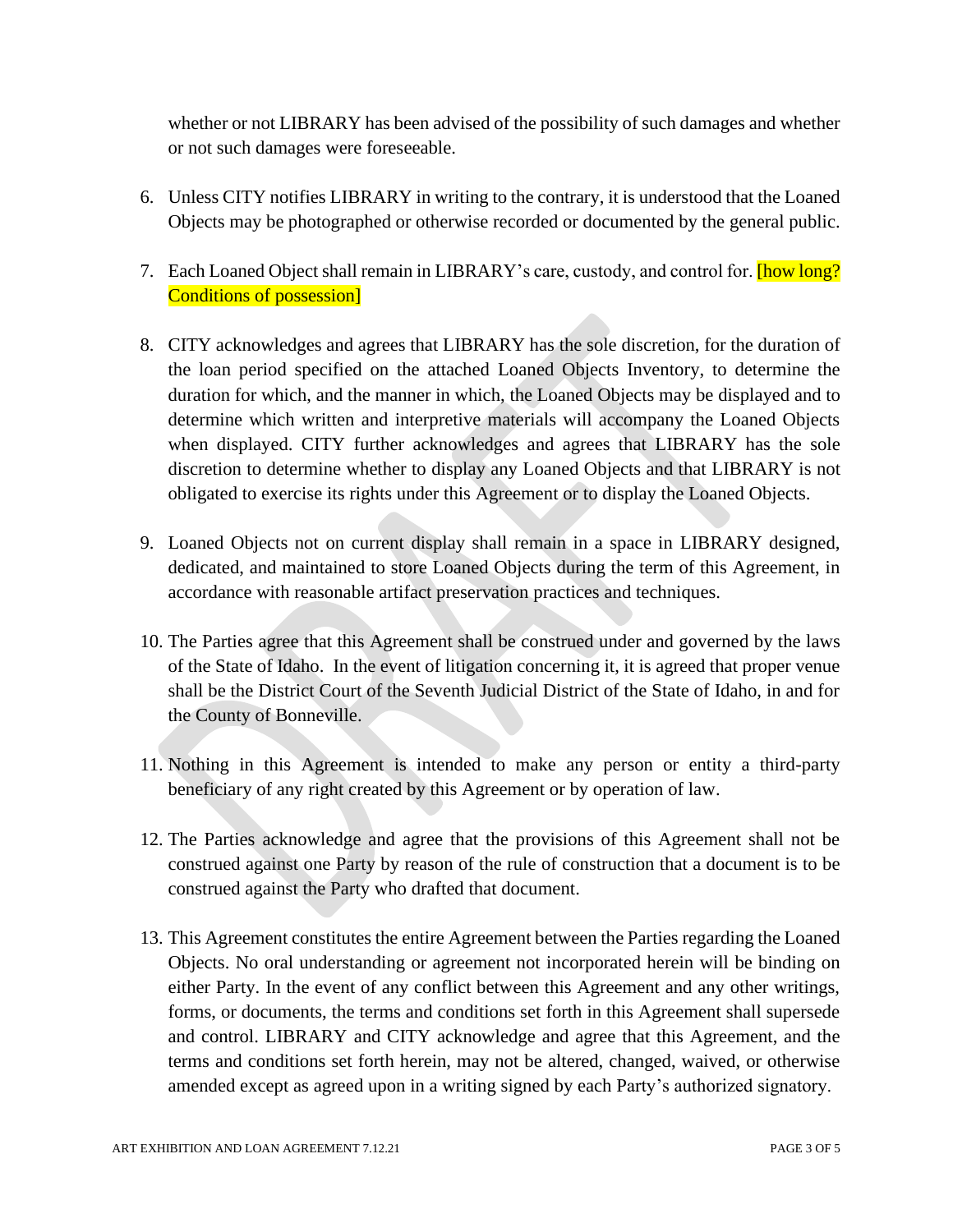IN WITNESS WHEREOF, the parties hereto have caused this Agreement to be executed as of the date indicated above.

"CITY" ATTEST: City of Idaho Falls, Idaho

(SEAL)

 $By \fbox{array}$ 

Kathy Hampton, City Clerk Rebecca L. Noah Casper, Ph.D., Mayor

"LIBRARY" Idaho Falls Public Library

 $\mathbf{By}$ 

Robert Wright, Director

STATE OF IDAHO )

) ss. County of Bonneville )

On this day of 2020, before me, the undersigned, a notary public for Idaho, personally appeared Rebecca L. Noah Casper, known to me to be the Mayor of the City of Idaho Falls, Idaho, a municipal corporation that executed the foregoing document, and acknowledged to me that they are authorized to execute the same for and on behalf of said City.

IN WITNESS WHEREOF, I have hereunto set my hand and affixed my official seal the day and year first above written.

Notary Public of Idaho (Seal) Residing at: My Commission Expires:

\_\_\_\_\_\_\_\_\_\_\_\_\_\_\_\_\_\_\_\_\_\_\_\_\_\_\_\_\_\_\_\_\_\_\_